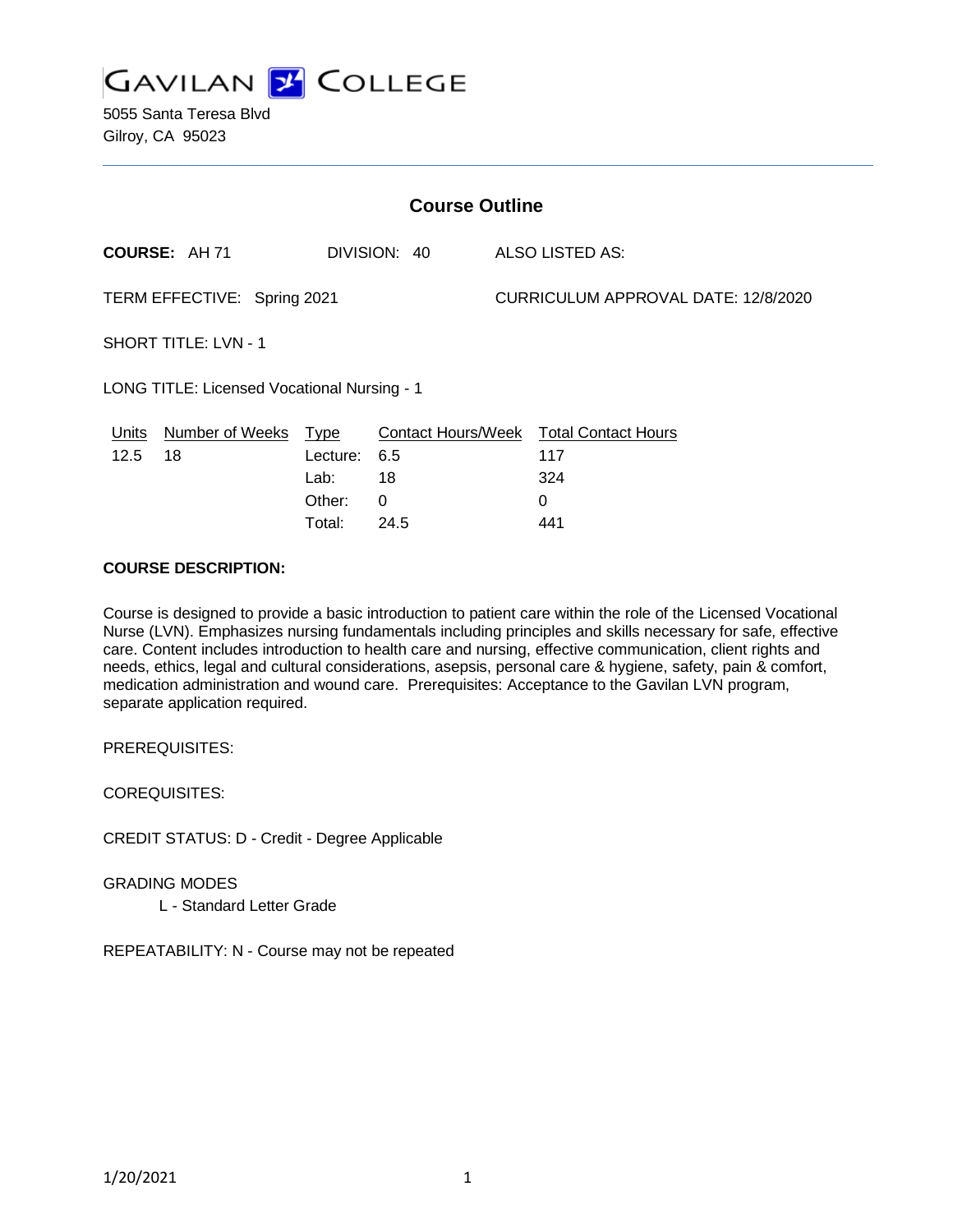SCHEDULE TYPES:

- 02 Lecture and/or discussion
- 03 Lecture/Laboratory
- 04 Laboratory/Studio/Activity
- 04B Laboratory LEH 0.75
- 05 Hybrid
- 71 Dist. Ed Internet Simultaneous
- 73 Dist. Ed Internet Delayed LAB
- 73B Dist. Ed Internet LAB-LEH 0.75

### **STUDENT LEARNING OUTCOMES:**

By the end of this course, a student should:

1. Provide high quality, safe, compassionate, patient-centered nursing care utilizing the nursing process and evidence-based practices.

2. Function as a professional and competent nurse generalist by providing care in a variety of healthcare settings to diverse patient populations while assimilating all ethical and legal principles within the LVN scope of practice.

3. Demonstrate teamwork and collegiality by utilizing effective communication and maintaining collaborative relationships with members of the healthcare team for the purpose of providing and improving patient care.

4. Incorporate critical thinking principles using reasoning and adaptability to make sound clinical judgments necessary for the provision of quality patient care and continuous quality improvement.

5. Employ technology including electronic medical records (EMR's), to effectively communicate, manage information and patient care, prevent errors, and support decision-making.

### **CONTENT, STUDENT PERFORMANCE OBJECTIVES, OUT-OF-CLASS ASSIGNMENTS**

Curriculum Approval Date: 12/8/2020 **DE MODIFICATION ONLY**

### LECTURE CONTENT:

7.0 hours Identify the components of the health care system. Describe the complex factors involved in the delivery of patient care. Identify the participants in the health care system. Define practical and vocational nursing. Describe the purpose, role, and responsibilities of the practical and the vocational nurse. Summarize safety precautions to help prevent falls. Discuss nursing interventions that promote a restraint-free environment. Discuss safety concerns in the health care environment. Cite the steps to be taken during a fire. Explain the difference between medical and surgical asepsis.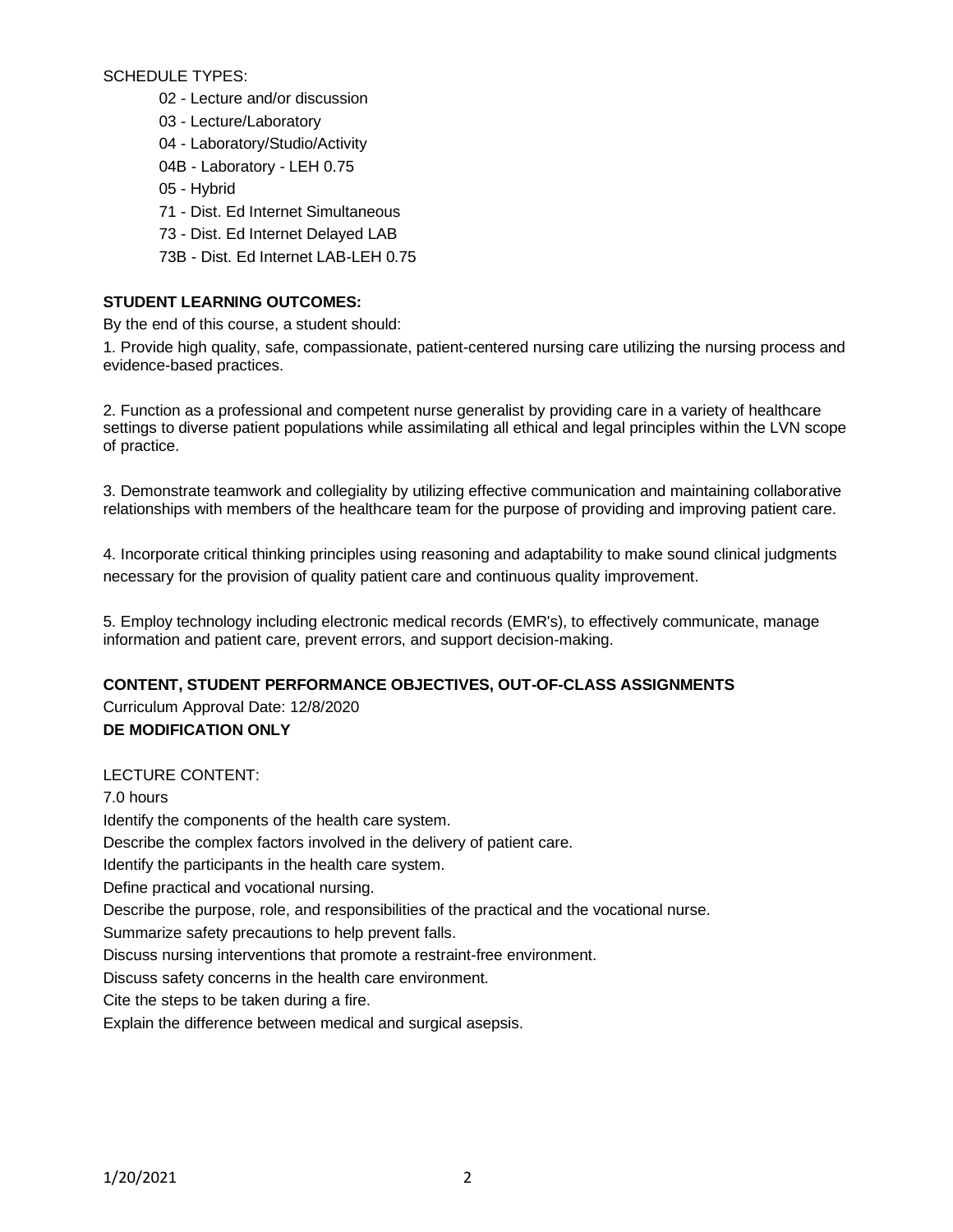# 7.0 hours

explain how each element of the chain of infection contributes to infection.

List five major classifications of pathogens.

Identify the body's normal defenses against infections.

Discuss nursing interventions used to interrupt the chain of infection.

Describe the signs and symptoms of a localized infection and those of a systemic infection.

Discuss the events in the inflammatory response.

Discuss standard precautions.

State the principles and rationale for the use of appropriate body mechanics.

Discuss considerations related to mobility for older adults.

Discuss the complications of immobility and the interventions to prevent them.

Demonstrate the use of assistive devices for proper positioning.

### 7.0 hours

Discuss the therapeutic hospital room environment.

Describe personal hygienic practices.

Discuss variations of the bath procedure determined by a patient's condition and physician's orders. Describe the procedure for a bed bath.

Identify nursing interventions for the prevention and treatment of a pressure ulcer/injury.

Discuss heat and cold therapy and related procedures.

Describe the procedures for oral hygiene, shaving, hair care, nail care, and eye, ear, and nose care. Outline the procedure for a back rub.

Summarize the procedure for perineal care for a male patient and a female patient.

Discuss the procedures for skin care.

Describe the procedure for making an unoccupied bed and an occupied bed.

Discuss assisting a patient in the use of the bedpan, the urinal, and the bedside commode.

### 7.0 hours

Discuss the importance of accurate assessment of vital signs.

Identify the guidelines for vital signs measurement.

Accurately assess oral, rectal, axillary, and tympanic temperatures.

List the various sites for pulse measurement.

Accurately assess an apical pulse, a radial pulse, and a pulse deficit.

Describe the procedure for determining the respiratory rate.

Accurately assess blood pressure.

State the normal limits of each vital sign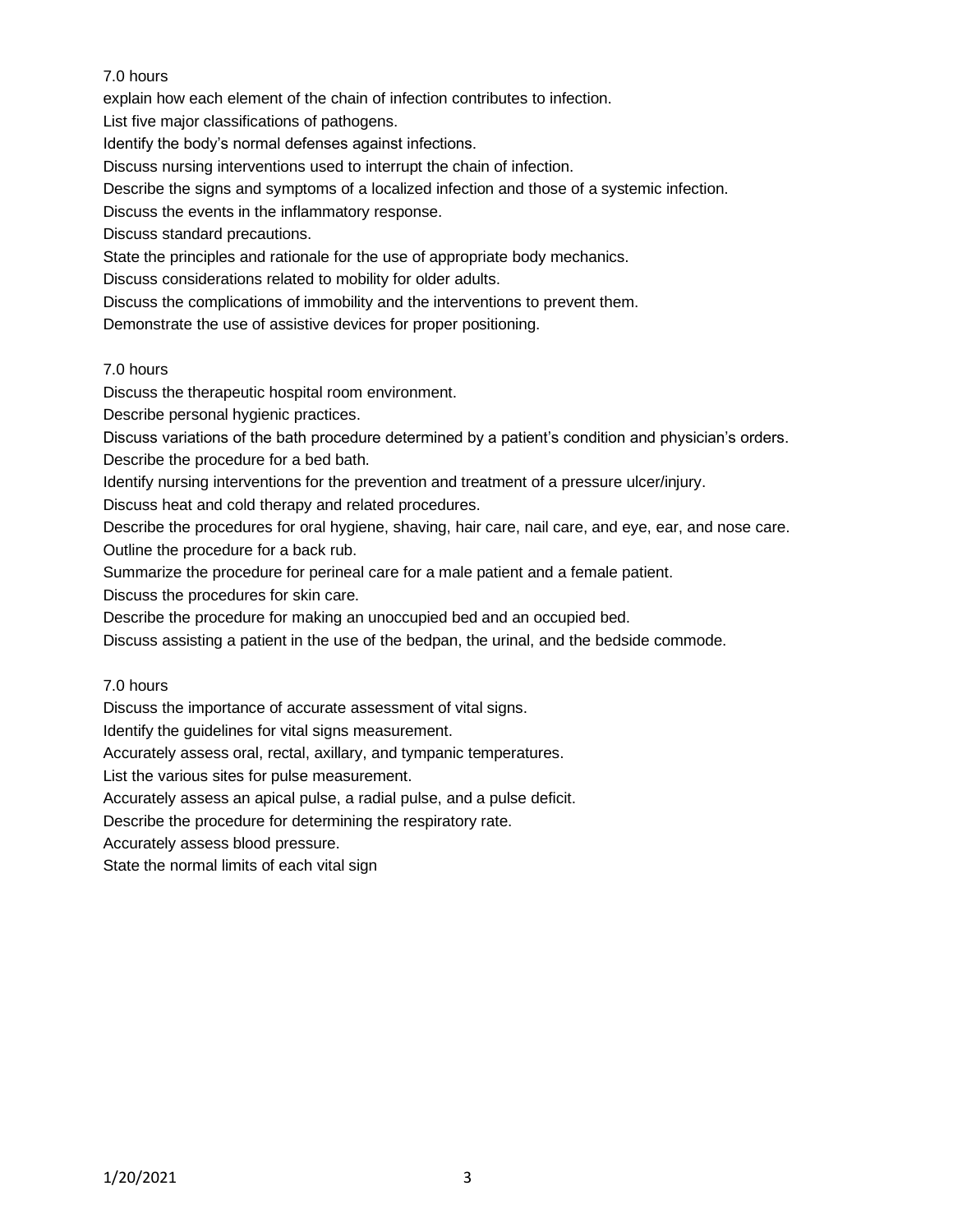# 7.0 hours

State important legal aspects of chart ownership, access, confidentiality, and patient care documentation. Determine when the use of Situation, Background, Assessment, and Recommendation is beneficial. Describe the basic guidelines for charting.

Demonstrate the use of the most common equivalents of metric and apothecary measurement systems. Explain how decreased hepatic and renal functioning affects medication absorption and excretion. Discuss the principles of drug action and interactions.

Discuss factors that affect a patient's response to medications.

Identify the nurse's responsibilities regarding medication administration.

List the six "rights" of medication administration.

Discuss the use of the Joint Commission's abbreviations to prevent medication errors.

Explain the importance of accurately transcribing medication orders.

Define controlled substances.

Describe the correct techniques for the administration of vaginal and rectal medications.

### 7.0 hours

Discuss the management of the patient with an indwelling catheter or urinary diversion:

Explain the procedure for vaginal irrigation (douche).

Explain nursing interventions for the patient with nasogastric intubation.

Discuss gastric and intestinal suction.

Describe the procedure for nasogastric tube removal.

Identify the procedures for promoting bowel elimination:

Administering an enema

Inserting a rectal tube

Removing a fecal impaction

Discuss the need for and nursing care necessary to maintain an ostomy.

### 7.0 hours

Discuss nursing interventions and related procedures for the patient receiving oxygen therapy.

Identify safety precautions necessary when oxygen therapy is in use.

Differentiate the various types of oxygen therapy delivery devices.

Discuss transtracheal oxygen delivery.

Describe the process of suctioning a patient with a tracheostomy.

Describe the process of providing tracheostomy care.

Differentiate and describe oropharyngeal, nasopharyngeal, and nasotracheal and endotracheal suctioning.

### 7.0 hours

Discuss frequently noted signs and symptoms of disease conditions.

List the cardinal signs of inflammation and infection.

Describe the nursing responsibilities when assisting a physician with the physical examination.

List equipment and supplies necessary for the physical assessment.

Explain the necessary skills for the physical assessment.

List the basic essentials for a patient's health history.

Discuss the sequence of steps when performing a nursing assessment.

Discuss normal and abnormal assessment findings in the head-to-toe assessment.

Describe documentation of the physical examination/ nursing assessment.

### 2 hours – Midterm Exam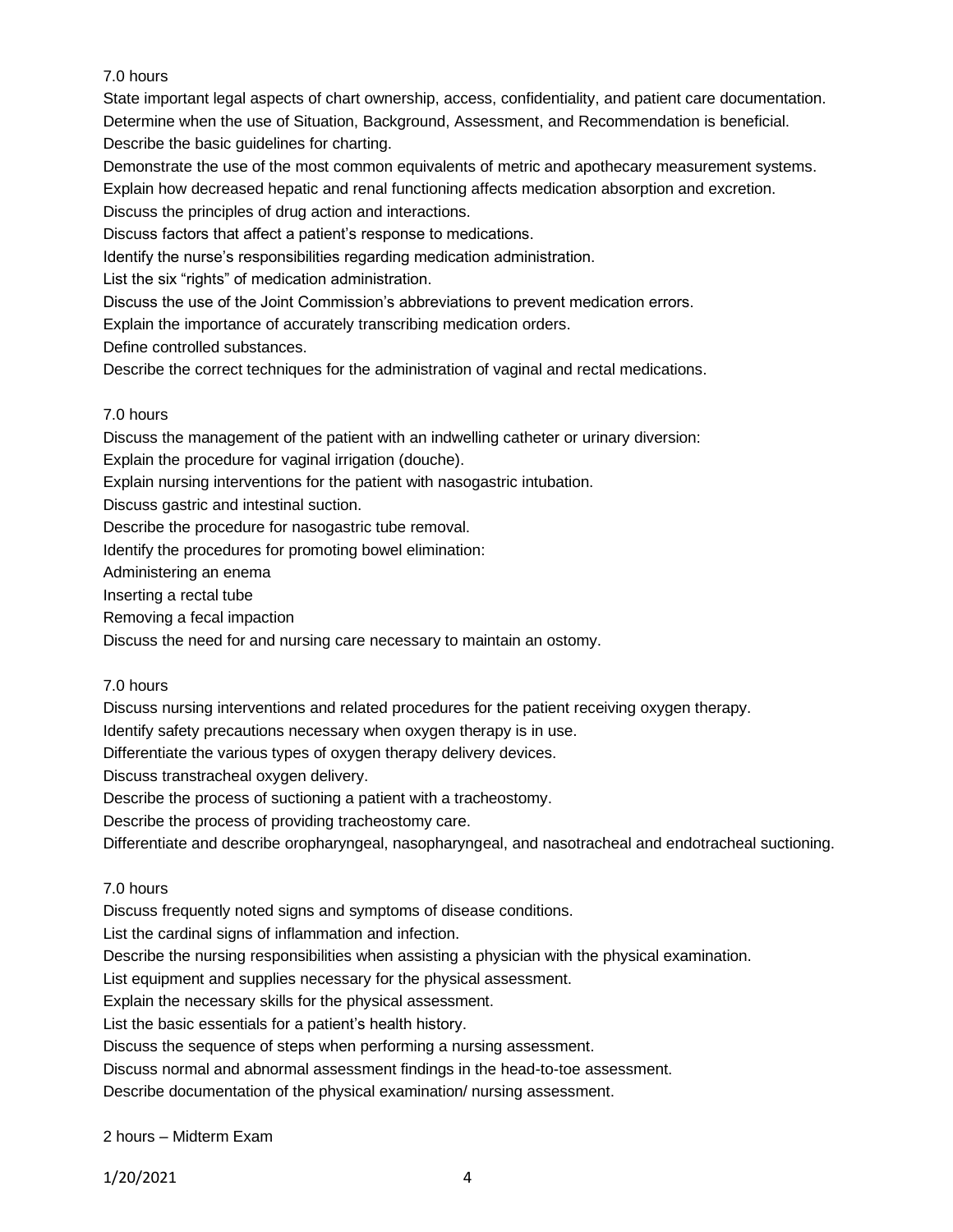# 7.0 hours

Discuss the role of nutrition in wound healing.

Identify common complications of wound healing.

Differentiate the stages of wound healing.

Discuss the factors that impair wound healing and the interventions for each type of wound.

Explain the procedure for applying dry dressings and wet-to-dry dressings.

Describe dehiscence and evisceration and the nursing care they involve.

Identify the procedure for removing sutures and staples.

Discuss care of the patient with a wound drainage system: Jackson Pratt, Hemovac, or T-tube drainage. Identify the procedure for performing sterile wound irrigation.

Identify the nursing interventions for the patient with vacuum-assisted closure of a wound.

Describe the purposes of bandages and binders and the precautions taken when applying them.

# 7.0 hours

Discuss the preferred sites for subcutaneous and intramuscular injections in adults.

Discuss the steps to correctly prepare medications for insertion into a gastric tube.

Prepare injections from an ampule and a vial.

# 7.0 hours

Discuss the risks of fluid volume deficits with the elderly and obese patients.

Describe the cause and effect of deficits and excesses of sodium, potassium, chloride, calcium, magnesium, phosphorus, and bicarbonate.

Differentiate among the roles of the buffers, the lungs, and the kidneys in maintaining acid-base balance.

Summarize the nurse's responsibilities for the patient receiving intravenous therapy and related procedures.

Discuss complications of intravenous therapy.

Describe the complications of blood transfusion therapy.

# 7.0 hours

List the functions and food sources of protein, carbohydrates, and fats.

Discuss key vitamins and minerals, their role in health, and their food sources.

Identify the effects of common medications on nutritional status.

Identify standard hospital diets and modifications for texture, consistency, and meal frequency.

List medical and surgical conditions that require a high-kilocalorie and high-protein diet, and suggest ways to increase kilocalories and protein in the diet.

Define obesity and list components of an effective weight management program.

Describe dietary management of type 1 and type 2 diabetes mellitus.

Identify medical and surgical conditions necessitating modifications in sodium, potassium, protein, or fluid intake, and describe the dietary adjustments necessary in these conditions.

Define enteral nutrition and parenteral nutrition, and list medical and surgical conditions in which nutritional support is often indicated.

# 7.0 hours

Identify subjective and objective data in pain assessment.

Discuss the concept of pain assessment as the fifth vital sign and the use of the pain scale.

Discuss the synergistic impact of fatigue, sleep disturbance, and depression on the perception of pain.

Discuss pain mechanisms affected by each analgesic group.

List several methods for pain control.

List six signs and symptoms of sleep deprivation.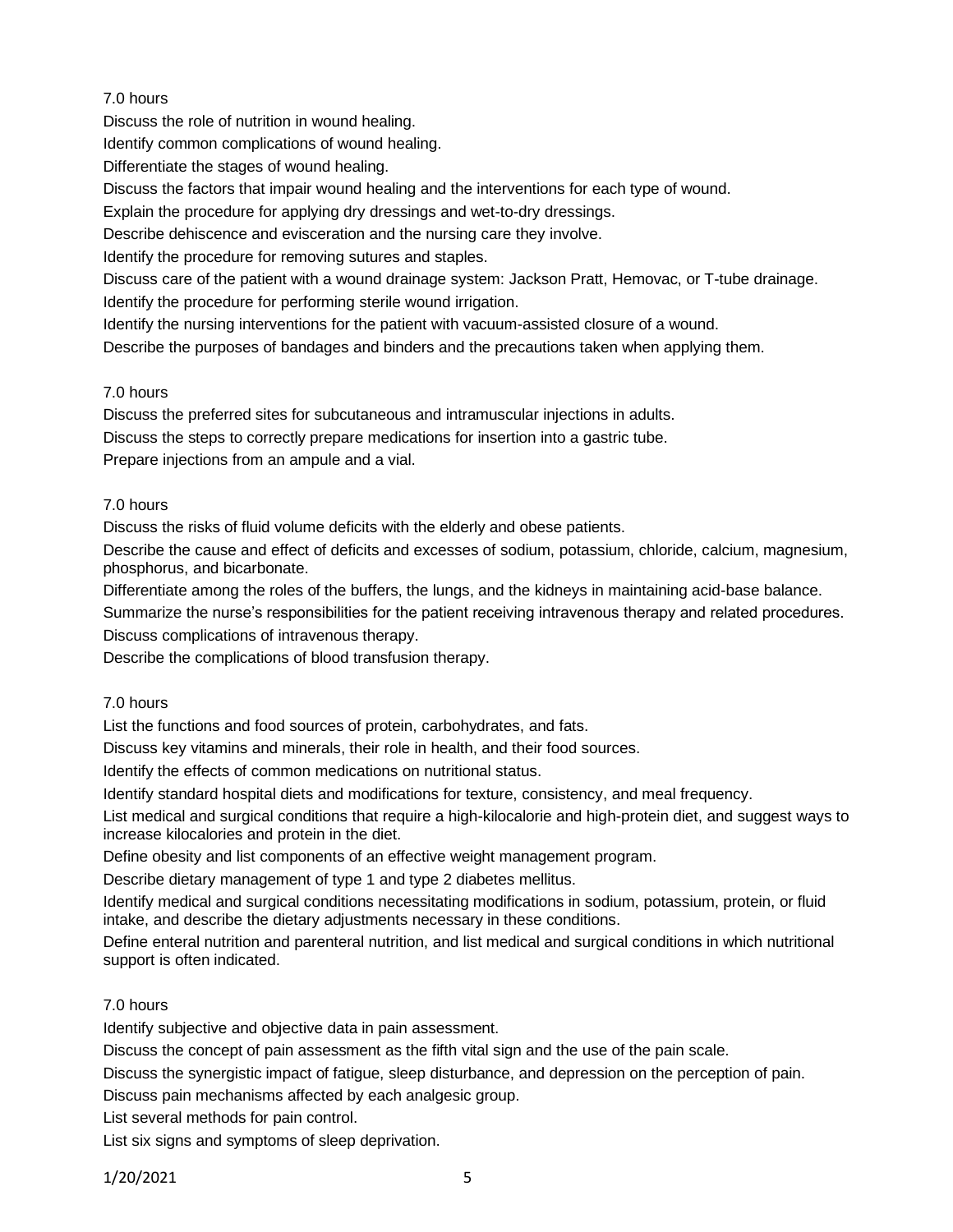Describe how herbs differ from pharmaceuticals.

Describe safe and unsafe herbal therapies.

Explain the scope of practice of chiropractic therapy.

Explain the difference between acupuncture and acupressure.

Explain the use of essential oils in aromatherapy.

Discuss the therapeutic results of yoga, t'ai chi, and energy field therapies.

Describe the purpose and principles of biofeedback.

Discuss the risks and benefits of marijuana used as complementary or alternative medicine.

### 7.0 hours

Describe the necessary documentation of the patient's condition before, during, and after a laboratory or diagnostic test.

Describe the role of the nurse in procedures for specimen collection.

State appropriate labeling for a collected specimen.

List the proper steps for obtaining urine specimens.

Discuss the procedure for obtaining stool specimens.

State the correct procedures for collecting a sputum specimen.

Identify the procedure for performing electrocardiography.

### 7.0 hours

Discuss the concepts of verbal and nonverbal communication.

Discuss the impact of nonverbal communication.

Use various therapeutic communication techniques.

Discuss potential barriers to communication.

Recognize trust as the foundation for all effective interaction.

Apply therapeutic communication techniques to patients with special communication needs.

Compare and contrast nursing negligence and malpractice.

Discuss the legal relationship that exists between the nurse and the patient.

Explain the importance of maintaining standards of care.

Give examples of ways the nursing profession is regulated.

Give examples of legal issues in health care.

Discuss federal regulations of the Health Insurance Portability and Accountability Act of 1996 (HIPAA) privacy rule and its impact on the health care system.

Differentiate between a legal duty and an ethical duty.

Explain advance directives.

Summarize how culture affects an individual's beliefs, morals, and values.

Identify how values affect decision making.

# 7.0 hours

Discuss the nurse's responsibilities in performing an admission.

Describe how the nurse prepares a patient for transfer to another unit or facility.

Discuss discharge planning.

Explain how the nurse prepares a patient for discharge.

Identify the nurse's role when a patient chooses to leave the hospital against medical advice.

Explain how personal cultural beliefs and practices affect nurse-patient and nurse-nurse relationships.

Identify and discuss cultural variables that potentially influence health behaviors.

Discuss cultural and religious influences as they relate to the older adult.

Discuss the use of the nursing process in the care of culturally diverse patients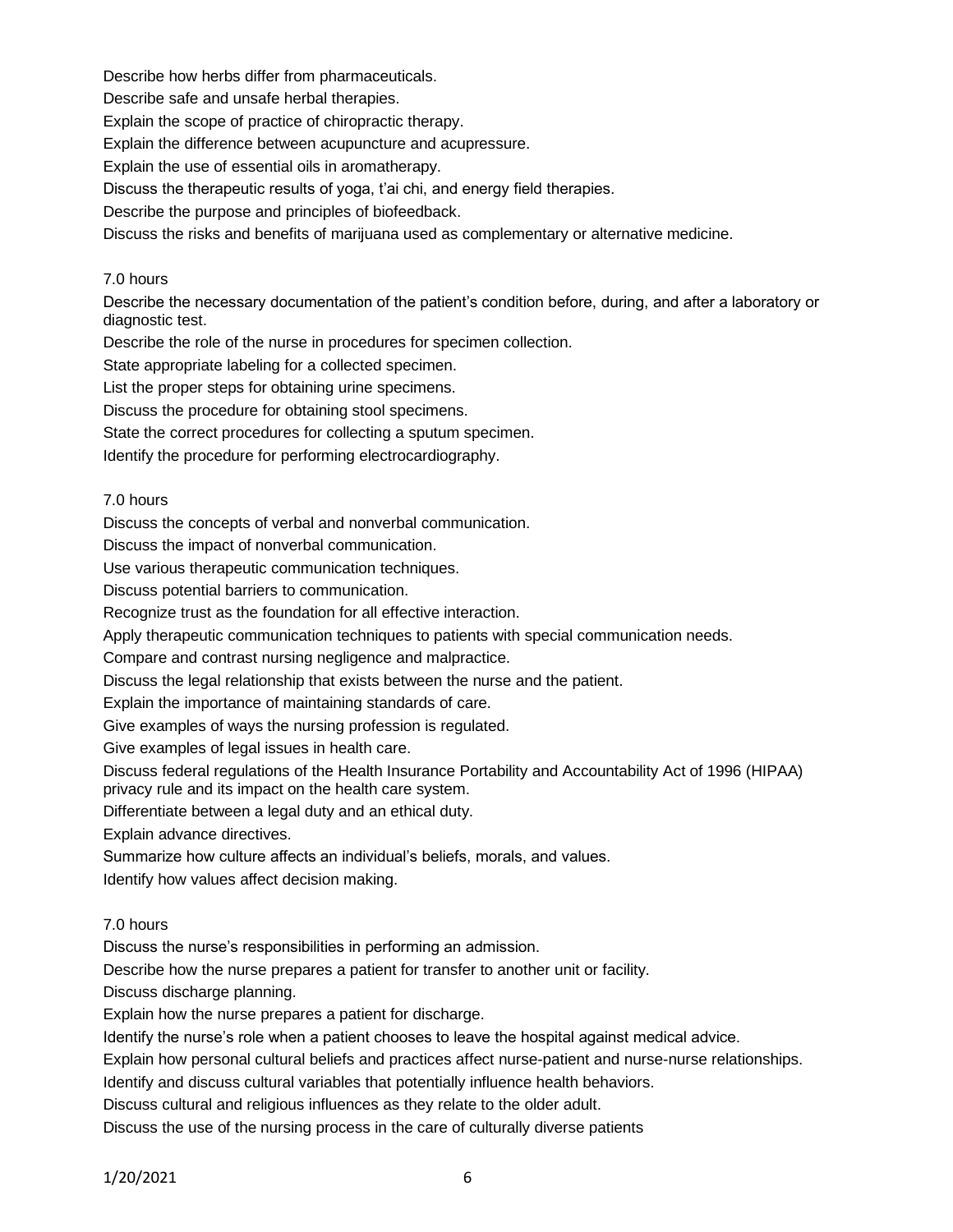3 hours – Final Exam

LAB CONTENT:

Nursing skills lab and clinical practice

# 21.6 Hours

Demonstrate correct methods for the application of safety reminder devices and nursing interventions. Demonstrate the correct use of a fire extinguisher.

Demonstrate the proper procedure for handwashing and gel hand hygiene.

Demonstrate technique for gowning and gloving.

Demonstrates principles of surgical asepsis by opening a sterile pack and maintaining a sterile field. Demonstrate placement of the patient in various positions, such as Fowler's, supine (dorsal), Sims, sidelying, prone, dorsal recumbent, and lithotomy positions.

Demonstrate correct neurovascular assessment.

Demonstrate range-of-motion exercises and explain their purpose.

Verbalize complications caused by inactivity.

Demonstrate appropriate body mechanic techniques for turning, moving, and lifting patients.

Demonstrate passive range of motion.

### 21.6 Hours

Demonstrate perineal care and a complete bed bath.

Demonstrate appropriate interventions for the prevention and treatment of a pressure ulcer/injury.

Demonstrate correct use of heat and cold therapy.

Demonstrate correct technique for denture care, oral hygiene, shaving, hair care, nail care, and eye, ear, and nose care.

Demonstrate the procedure for giving a back rub.

Demonstrate making an unoccupied bed and an occupied bed.

Demonstrate the correct use of a fracture pan, a bedpan, a urinal, and a bedside commode.

# 21.6 Hours

Verbalize the factors that affect vital signs readings.

Accurately assess the height and weight measurements.

Discuss optimal frequency of vital signs measurement.

Demonstrate an accurate measurement of temperature, pulse (radial & apical), respirations, blood pressure, and pulse oximetry reading.

Verbalize the correct rationale for each step of the vital signs procedures.

Verbalize normal vital sign parameters.

Accurately record and report vital signs measurements

### 21.6 Hours

Correctly convert units of measurement within and between the metric, apothecary, and household measurement systems.

Solve dosage calculation problems accurately.

Demonstrate the methods of calculating pediatric dosages.

Demonstrate correct pyxis access.

Administer an oral medication using the 6 rights of medication administration.

Demonstrate the procedures for irrigating the eye, the ear, and the nose.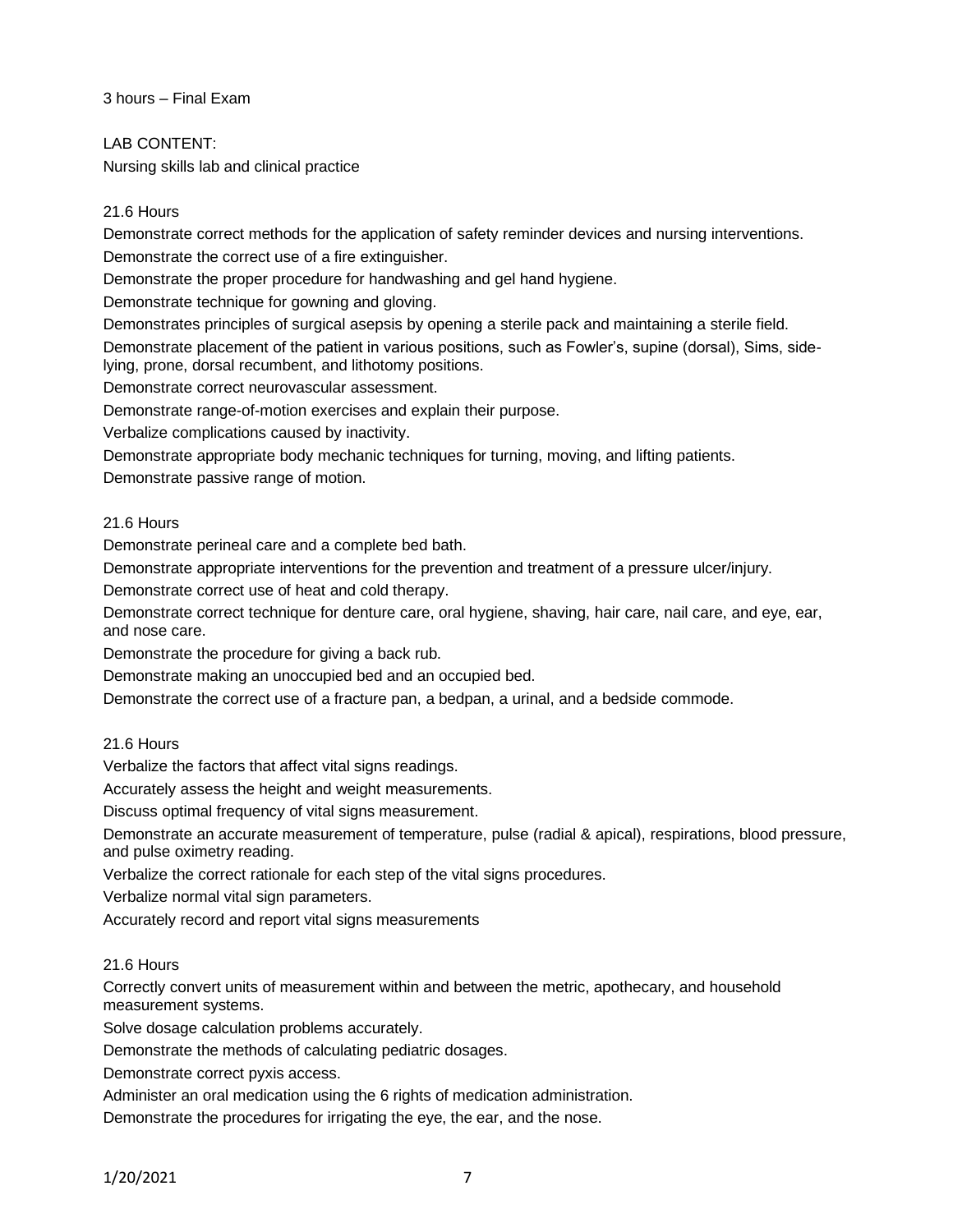### 21.6 Hours

Demonstrate the correct technique for insertion and discontinuance of the following:

Male catheter

Female catheter

Nasogastric tube

Urinary catheter irrigation

Enema

Rectal tube

Demonstrates the correct setup and management of nasogastric and gastric suction.

Verbalizes the protective equipment needed and the correct steps to remove a fecal impaction.

Correctly demonstrates the application of an ostomy appliance and emptying of the appliance.

21.6 Hours

Demonstrate correct application and use of:

Face mask, venture mask

Nasal cannula

Partial or Non-rebreather mask

Tracheostomy mask

Demonstrates tracheostomy care and suctioning.

Verbalizes safety precautions necessary with a patient using oxygen.

Demonstrate an accurate measurement of temperature, pulse (radial & apical), respirations, blood pressure and pulse oximetry reading.

Accurately record and report vital signs measurements.

Accurately draws up and administers heparin and insulin injections.

Administers oral and parenteral medications using the 6 rights of medication administration.

21.6 Hours

Assemble the equipment and supplies necessary for the head to toe assessment.

Demonstrate and document a head to toe assessment.

Perform and document a health history

Demonstrate:

Inspection

Palpation

**Percussion** 

Auscultation

**Olfaction** 

Orientation to the hospital.

Demonstrate perineal care, bed bath, making occupied and unoccupied beds.

Demonstrate appropriate body mechanic techniques for turning, moving, and lifting patients.

Demonstrate an accurate measurement and documentation of temperature, pulse (radial & apical),

respirations, blood pressure, and pulse oximetry reading.

Demonstrates competency with fingerstick glucose testing.

Demonstrate and document a head to toe assessment.

# 21.6 Hours

Demonstrates opening a sterile pack and maintaining a sterile field.

Demonstrates application of a dry sterile dressing, and a wet to dry dressing.

Demonstrates the correct technique for irrigating a wound.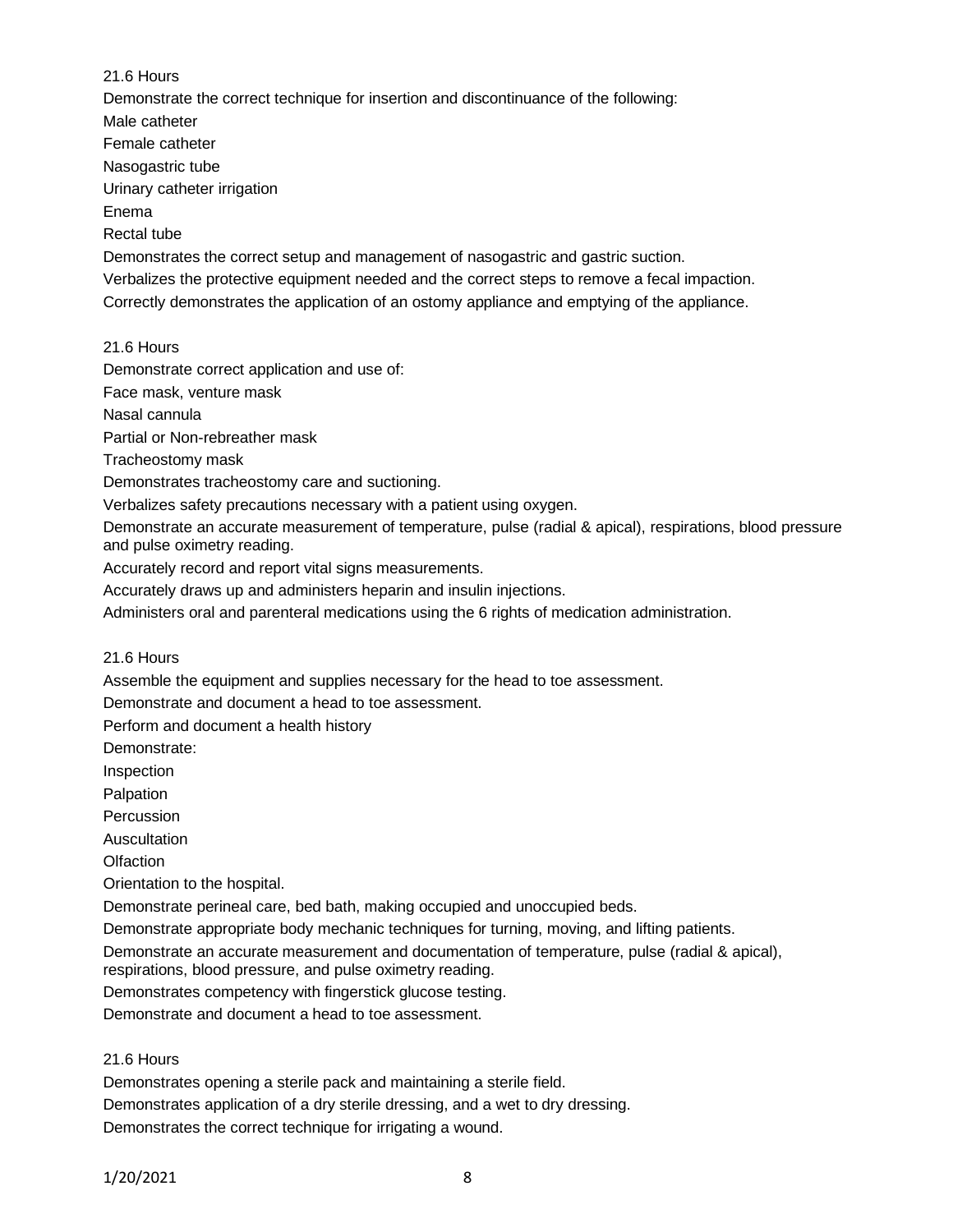Demonstrates accurately emptying a Jackson-Pratt, hemovac, and a T-tube drainage bag.

Locates and reviews the nursing care plan on the EHR for the assigned patients prior to the change of shift report.

Attends change of shift report and clarifies questions regarding care needs with the primary nurse and clinical instructor.

Maintains an appropriate nurse-client relationship utilizing therapeutic communication techniques. Will be evaluated when the instructor observes interactions and/or interviews the client.

Maintains cultural sensitivity as demonstrated when the instructor observes interactions and/or interviews client.

Obtains vital signs (T-P-R-B/P, Sa02, pain) with accuracy.

Review medication profile and completes medication worksheet (indicating drug classification, drug action, the reason the patient is taking the medication, and the things that should be monitored on the assigned patient) on all medications on the patient's eMAR.

Gives oral medications with instructor adhering to the 6 rights of medication administration.

Obtains fingerstick glucose reading on assigned patient and documents on EHR.

Completes and documents a head-to-toe patient assessment and care given on EHR.

Performs shift assessment noting cardiac and lung sounds, mobility limitations and risks for falls, Braden scale, and age related changes and documents findings on EHR.

Provides thorough bedside care, hygiene, comfort measures using good body mechanics, and documents such care on EHR.

Adheres to confidentiality/HIPAA requirements at all times.

Give primary nurse end of shift report.

Provide nursing care and document the care for a patient with an ostomy.

Insert urinary catheter using aseptic technique.

Provide nursing care, including perineal care for a patient with an indwelling urinary catheter and document on the EHR.

Measure and document on the EHR a post-void residual (PVR) with catheterization or a bladder scan.

Irrigate a catheter and document on the patient's EHR.

Remove an indwelling catheter and document on the patient's EHR.

Demonstrates opening a sterile pack and maintaining a sterile field.

Demonstrates application of a dry sterile dressing, and a wet to dry dressing.

Demonstrates correct technique for irrigating a wound.

Demonstrates accurately emptying a Jackson-Pratt, hemovac, and a T-tube drainage bag.

#### 21.6 Hours

Demonstrate the correct location for subcutaneous and instramuscular injections.

Draw up and administer a subcutaneous injection and an intramuscular injection with correct technique from an ampule and a vial.

Demonstrate giving a medication through a gastric tube.

Locates and reviews the nursing care plan on the EHR for the assigned patients prior to change of shift report.

Attends change of shift report and clarifies questions regarding care needs with the primary nurse and clinical instructor.

Maintains an appropriate nurse-client relationship utilizing therapeutic communication techniques. Will be evaluated when instructor observes interactions and/or interviews client.

Maintains cultural sensitivity as demonstrated when instructor observes interactions and/or interviews client. Obtains vital signs (T-P-R-B/P, Sa02, pain) with accuracy.

Review medication profile and completes medication worksheet (indicating drug classification, drug action, reason the patient is taking the medication, and the things that should be monitored on the assigned patient) on all medications on the patient's eMAR.

Gives oral medications with instructor adhering to the 6 rights of medication administration.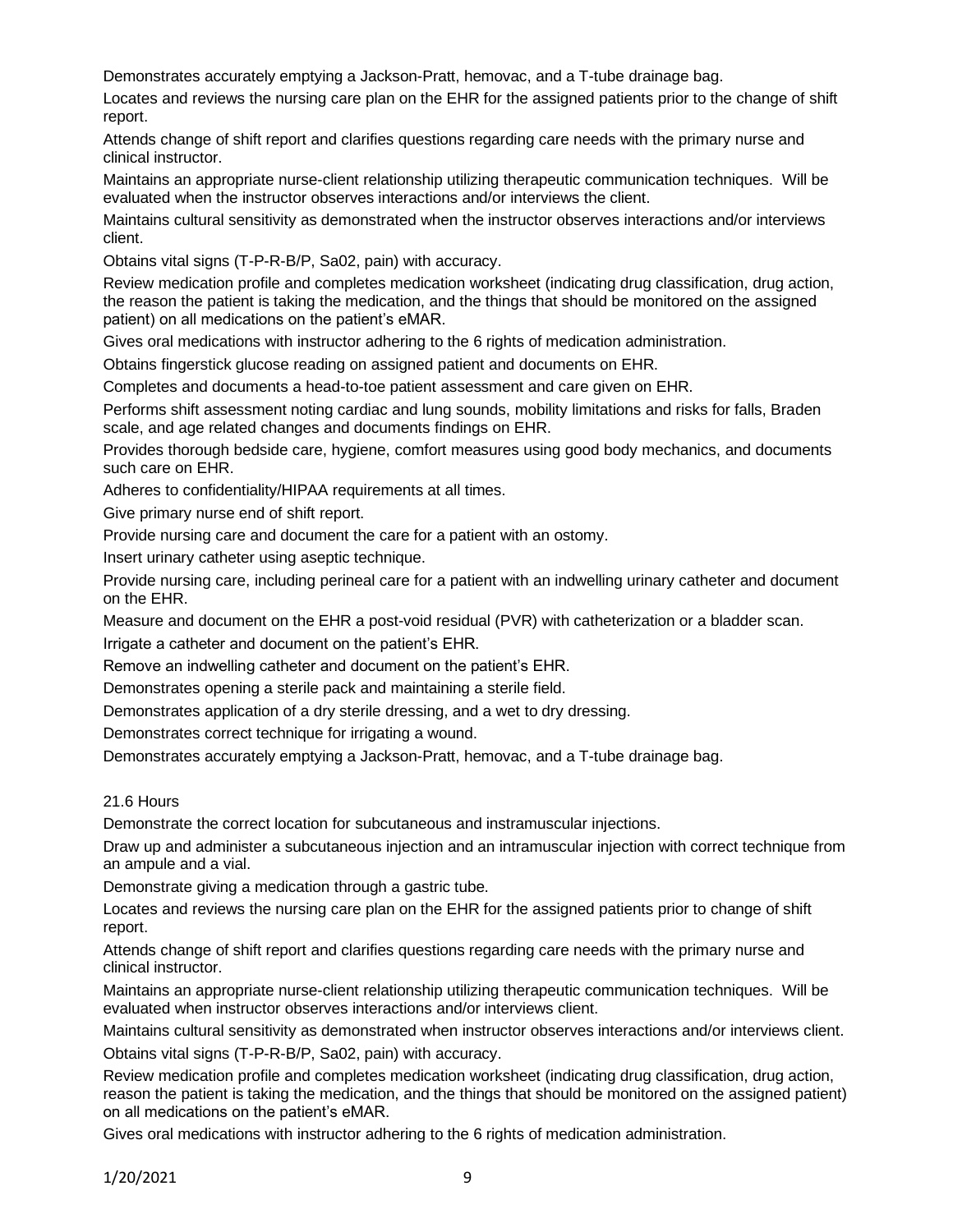Obtains fingerstick glucose reading on assigned patient and documents on EHR.

Administers insulin and heparin injections with an instructor.

Completes and documents a head-to-toe patient assessment and care given on EHR.

Performs shift assessment noting cardiac and lung sounds, mobility limitations and risks for falls, Braden scale, and age related changes and documents findings on EHR.

Provides thorough bedside care, hygiene, comfort measures using good body mechanics and documents such care on EHR.

Adheres to confidentiality/HIPAA requirements at all times.

Give primary nurse end of shift report.

Provide nursing care and document the care for a patient with an ostomy.

Insert urinary catheter using aseptic technique.

Provide nursing care, including perineal care for a patient with an indwelling urinary catheter and document on the EHR.

Measure and document on the EHR a post-void residual (PVR) with catheterization or a bladder scan.

Irrigate a catheter and document on the patient's EHR.

Remove an indwelling catheter and document on the patient's EHR.

Demonstrates application of a dry sterile dressing, and a wet to dry dressing.

Demonstrates the correct technique for irrigating a wound.

Demonstrates accurately emptying a Jackson-Pratt, hemovac, and a T-tube drainage bag

21.6 Hours

Monitors and documents the client's fluid balance via intake & output and weight.

Assess and document an IV site

Calculate an IV flow rate with accuracy.

Verbalize signs and symptoms of a blood transfusion reaction.

Locates and reviews the nursing care plan on the EHR for the assigned patients prior to change of shift report.

Attends change of shift report and clarifies questions regarding care needs with the primary nurse and clinical instructor.

Maintains an appropriate nurse-client relationship utilizing therapeutic communication techniques. Will be evaluated when instructor observes interactions and/or interviews client.

Maintains cultural sensitivity as demonstrated when instructor observes interactions and/or interviews client.

Obtains vital signs (T-P-R-B/P, Sa02, pain) with accuracy.

Review medication profile and completes medication worksheet (indicating drug classification, drug action, reason the patient is taking the medication, and the things that should be monitored on the assigned patient) on all medications on the patient's eMAR.

Gives oral medications with instructor adhering to the 6 rights of medication administration.

Obtains fingerstick glucose reading on assigned patient and documents on EHR.

Administers insulin and heparin injections with an instructor.

Completes and documents a head-to-toe patient assessment and care given on EHR.

Performs shift assessment noting cardiac and lung sounds, mobility limitations and risks for falls, Braden scale, and age related changes and documents findings on EHR.

Provides thorough bedside care, hygiene, comfort measures using good body mechanics and documents such care on EHR.

Adheres to confidentiality/HIPAA requirements at all times.

Give primary nurse end of shift report.

Provide nursing care and document the care for a patient with an ostomy.

Insert urinary catheter using aseptic technique.

Provide nursing care, including perineal care for a patient with an indwelling urinary catheter and document on the EHR.

Measure and document on the EHR a post-void residual (PVR) with catheterization or a bladder scan.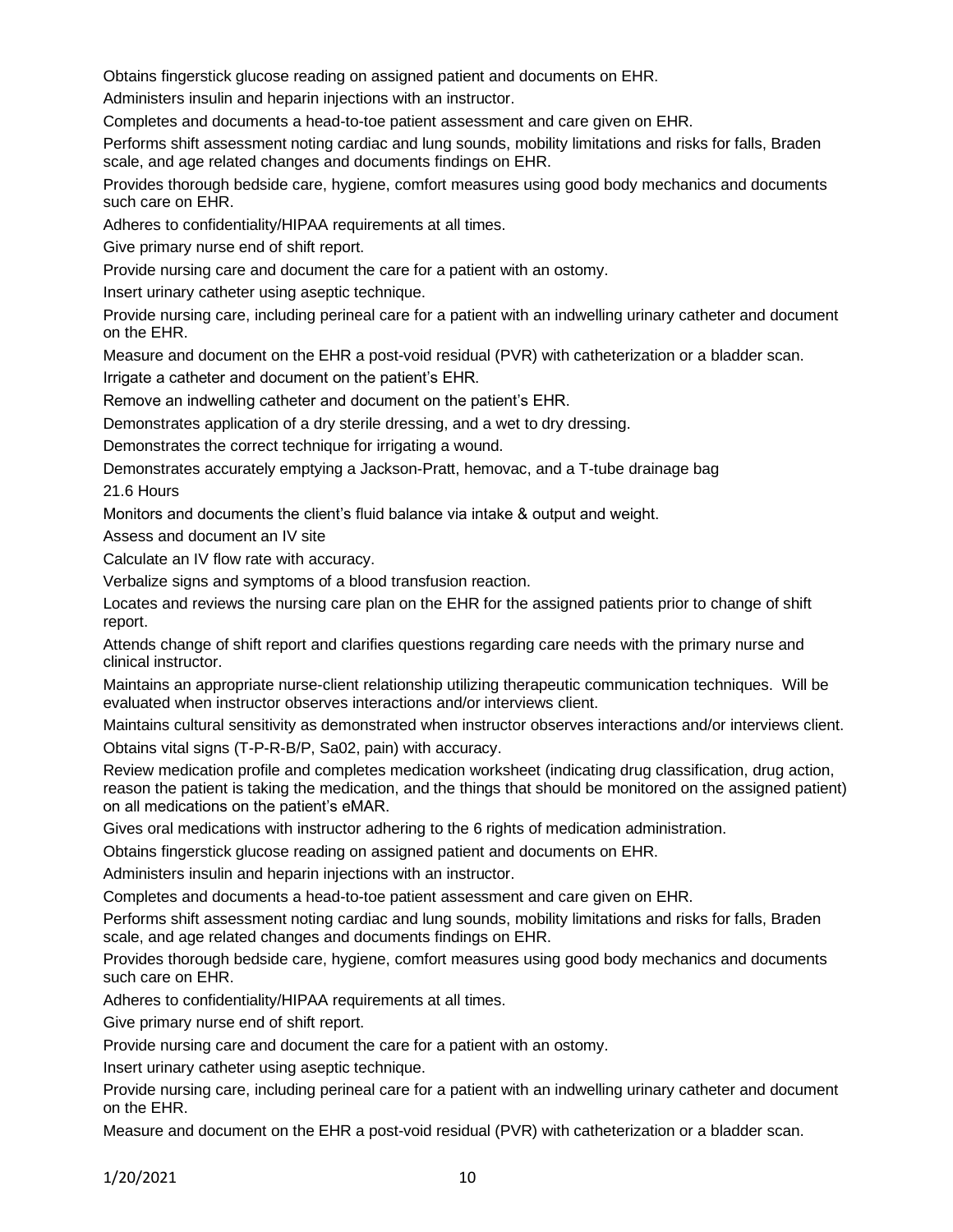Irrigate a catheter and document on the patient's EHR.

Remove an indwelling catheter and document on the patient's EHR.

Demonstrates application of a dry sterile dressing, and a wet to dry dressing.

Demonstrates correct technique for irrigating a wound.

Demonstrates accurately emptying a Jackson-Pratt, hemovac, and a T-tube drainage bag.

Monitor, assess and document an IV site.

Calculate an IV flow rate with accuracy.

### 21.6 Hours

Measure, insert and check placement of a nasogastric tube. Document on patient's EHR.

Check for placement, and residual and give a bolus enteral feeding or a continuous enteral feeding. Document on patient's EHR.

Locates and reviews the nursing care plan on the EHR for the assigned patients prior to change of shift report.

Attends change of shift report and clarifies questions regarding care needs with the primary nurse and clinical instructor.

Maintains an appropriate nurse-client relationship utilizing therapeutic communication techniques. Will be evaluated when instructor observes interactions and/or interviews client.

Maintains cultural sensitivity as demonstrated when instructor observes interactions and/or interviews client.

Obtains vital signs (T-P-R-B/P, Sa02, pain) with accuracy.

Review medication profile and completes medication worksheet (indicating drug classification, drug action, reason the patient is taking the medication, and the things that should be monitored on the assigned patient) on all medications on the patient's eMAR.

Gives oral medications with instructor adhering to the 6 rights of medication administration.

Obtains fingerstick glucose reading on assigned patient and documents on EHR.

Administers insulin and heparin injections with an instructor.

Completes and documents a head-to-toe patient assessment and care given on EHR.

Performs shift assessment noting cardiac and lung sounds, mobility limitations and risks for falls, Braden scale, and age related changes and documents findings on EHR.

Provides thorough bedside care, hygiene, comfort measures using good body mechanics and documents such care on EHR.

Adheres to confidentiality/HIPAA requirements at all times.

Give primary nurse end of shift report.

Provide nursing care and document the care for a patient with an ostomy.

Insert urinary catheter using aseptic technique.

Provide nursing care, including perineal care for a patient with an indwelling urinary catheter and document on the EHR.

Measure and document on the EHR a post-void residual (PVR) with catheterization or a bladder scan. Irrigate a catheter and document on the patient's EHR.

Remove an indwelling catheter and document on the patient's EHR.

Demonstrates application of a dry sterile dressing, and a wet to dry dressing.

Demonstrates correct technique for irrigating a wound.

Demonstrates accurately emptying a Jackson-Pratt, hemovac, and a T-tube drainage bag.

Monitor, assess and document an IV site.

Calculate an IV flow rate with accuracy.

Measure, insert and check placement of a nasogastric tube. Document on patient's EHR.

Check for placement, and residual and give a bolus enteral feeding or a continuous enteral feeding. Document on patient's EHR.

21.6 Hours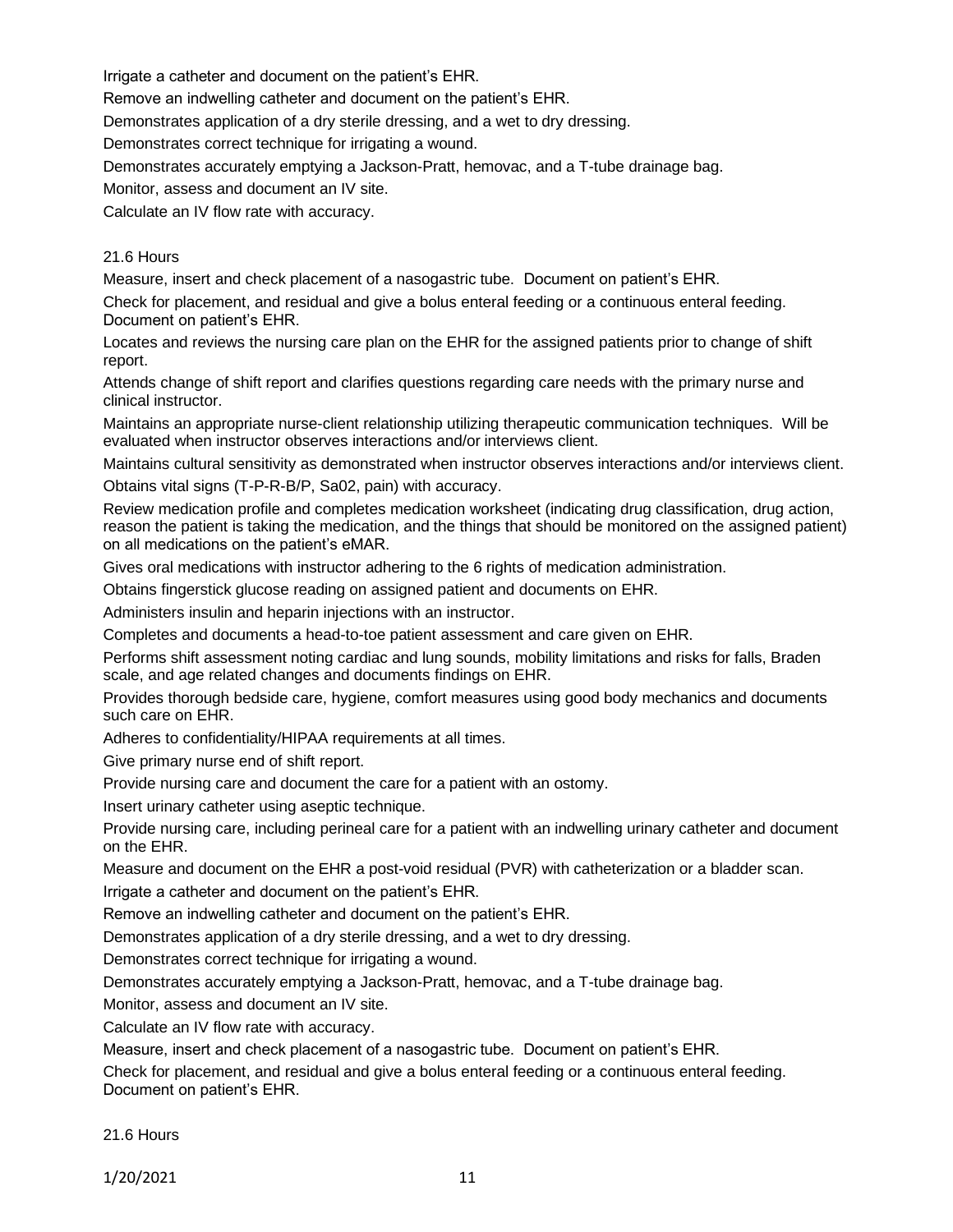Demonstrate the correct location for subcutaneous and intramuscular injections.

Draw up and administer a subcutaneous injection and an intramuscular injection with correct technique from an ampule and a vial.

Demonstrate giving a medication through a gastric tube.

Locates and reviews the nursing care plan on the EHR for the assigned patients prior to change of shift report.

Attends change of shift report and clarifies questions regarding care needs with the primary nurse and clinical instructor.

Maintains an appropriate nurse-client relationship utilizing therapeutic communication techniques. Will be evaluated when instructor observes interactions and/or interviews client.

Maintains cultural sensitivity as demonstrated when instructor observes interactions and/or interviews client.

Obtains vital signs (T-P-R-B/P, Sa02, pain) with accuracy.

Review medication profile and completes medication worksheet (indicating drug classification, drug action, reason the patient is taking the medication, and the things that should be monitored on the assigned patient) on all medications on the patient's eMAR.

Gives oral medications with instructor adhering to the 6 rights of medication administration.

Obtains fingerstick glucose reading on assigned patient and documents on EHR.

Administers insulin and heparin injections with an instructor.

Completes and documents a head-to-toe patient assessment and care given on EHR.

Performs shift assessment noting cardiac and lung sounds, mobility limitations and risks for falls, Braden scale, and age related changes and documents findings on EHR.

Provides thorough bedside care, hygiene, comfort measures using good body mechanics and documents such care on EHR.

Adheres to confidentiality/HIPAA requirements at all times.

Give primary nurse end of shift report.

Provide nursing care and document the care for a patient with an ostomy.

Insert urinary catheter using aseptic technique.

Provide nursing care, including perineal care for a patient with an indwelling urinary catheter and document on the EHR.

Measure and document on the EHR a post-void residual (PVR) with catheterization or a bladder scan. Irrigate a catheter and document on the patient's EHR.

Remove an indwelling catheter and document on the patient's EHR.

Demonstrates application of a dry sterile dressing, and a wet to dry dressing.

Demonstrates correct technique for irrigating a wound.

Demonstrates accurately emptying a Jackson-Pratt, hemovac, and a T-tube drainage bag.

Monitor, assess and document an IV site.

Calculate an IV flow rate with accuracy.

Measure, insert and check placement of a nasogastric tube. Document on patient's EHR.

Check for placement, and residual and give a bolus enteral feeding or a continuous enteral feeding. Document on patient's EHR.

Assess and document the patient's pain.

Provide interventions (pharmacologic and non-pharmacologic) for pain relief and document.

Assess the patient for the current use of complementary and alternative therapies.

21.6 Hours Additional skills practice of the following skills:

Medication administration

Catheter insertion

Nasogastric tube insertion

Tracheostomy care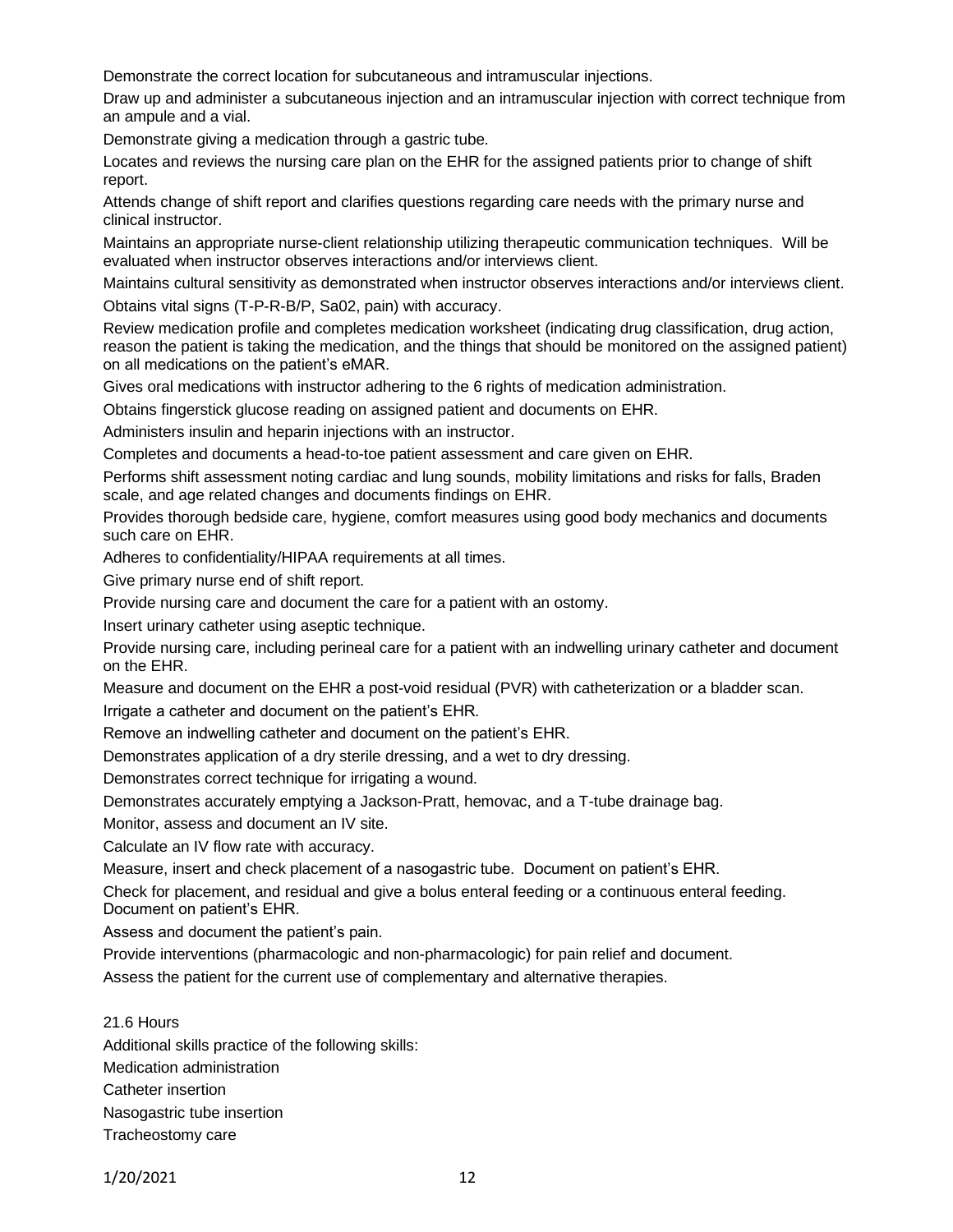**Suctioning** Fingerstick glucose testing Wound care Tube feedings Oxygen therapy Infection control & PPE

Vital signs

Obtains, labels and packages appropriately: stool, urine, and sputum specimens.

Correctly applies leads for an EKG.

Locates and reviews the nursing care plan on the EHR for the assigned patients prior to change of shift report.

Attends change of shift report and clarifies questions regarding care needs with the primary nurse and clinical instructor.

Maintains an appropriate nurse-client relationship utilizing therapeutic communication techniques. Will be evaluated when instructor observes interactions and/or interviews client.

Maintains cultural sensitivity as demonstrated when instructor observes interactions and/or interviews client.

Obtains vital signs (T-P-R-B/P, Sa02, pain) with accuracy.

Review medication profile and completes medication worksheet (indicating drug classification, drug action, reason the patient is taking the medication, and the things that should be monitored on the assigned patient) on all medications on the patient's eMAR.

Gives oral medications with instructor adhering to the 6 rights of medication administration.

Obtains fingerstick glucose reading on assigned patient and documents on EHR.

Administers insulin and heparin injections with an instructor.

Completes and documents a head-to-toe patient assessment and care given on EHR.

Performs shift assessment noting cardiac and lung sounds, mobility limitations and risks for falls, Braden scale, and age related changes and documents findings on EHR.

Provides thorough bedside care, hygiene, comfort measures using good body mechanics and documents such care on EHR.

Adheres to confidentiality/HIPAA requirements at all times.

Give primary nurse end of shift report.

Provide nursing care and document the care for a patient with an ostomy.

Insert urinary catheter using aseptic technique.

Provide nursing care, including perineal care for a patient with an indwelling urinary catheter and document on the EHR.

Measure and document on the EHR a post-void residual (PVR) with catheterization or a bladder scan.

Irrigate a catheter and document on the patient's EHR.

Remove an indwelling catheter and document on the patient's EHR.

Demonstrates application of a dry sterile dressing, and a wet to dry dressing.

Demonstrates correct technique for irrigating a wound.

Demonstrates accurately emptying a Jackson-Pratt, hemovac, and a T-tube drainage bag.

Monitor, assess and document an IV site.

Calculate an IV flow rate with accuracy.

Measure, insert and check placement of a nasogastric tube. Document on patient's EHR.

Check for placement, and residual and give a bolus enteral feeding or a continuous enteral feeding. Document on patient's EHR.

Assess and document the patient's pain.

Provide interventions for pain relief and document.

Assess the patient for the current use of complementary and alternative therapies.

Obtains, labels and packages stool, urine or sputum specimens.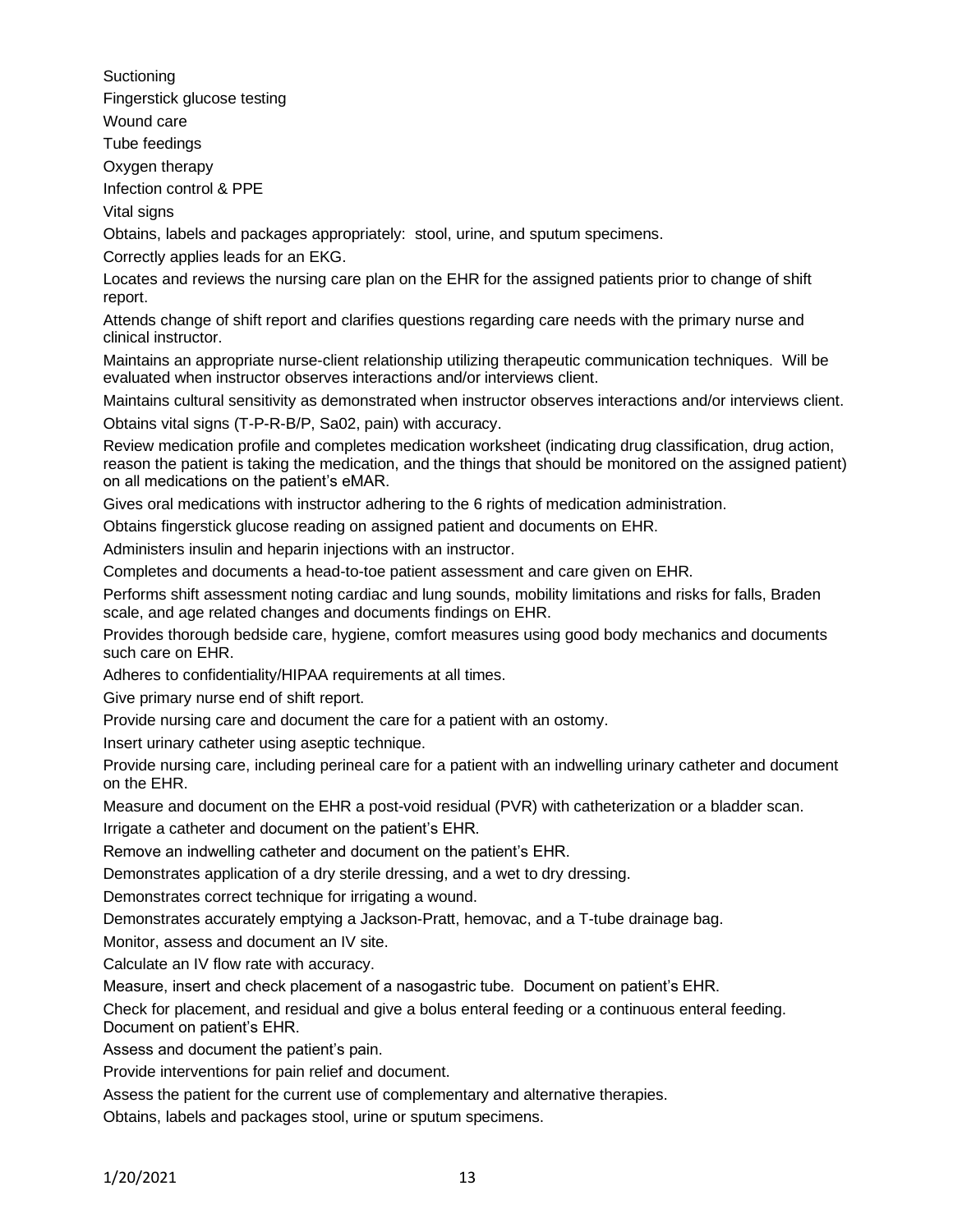21.6 Hours

Skills practice & testing of random skills:

Medication administration

Catheter insertion

Nasogastric tube insertion

Tracheostomy care

Suctioning

Fingerstick glucose testing

Wound care

Tube feedings

Oxygen therapy

Infection control & PPE

Vital signs

Specimen Collection

Locates and reviews the nursing care plan on the EHR for the assigned patients prior to change of shift report.

Attends change of shift report and clarifies questions regarding care needs with the primary nurse and clinical instructor.

Maintains an appropriate nurse-client relationship utilizing therapeutic communication techniques. Will be evaluated when instructor observes interactions and/or interviews client.

Maintains cultural sensitivity as demonstrated when instructor observes interactions and/or interviews client. Obtains vital signs (T-P-R-B/P, Sa02, pain) with accuracy.

Review medication profile and completes medication worksheet (indicating drug classification, drug action, reason the patient is taking the medication, and the things that should be monitored on the assigned patient) on all medications on the patient's eMAR.

Gives oral medications with instructor adhering to the 6 rights of medication administration.

Obtains fingerstick glucose reading on assigned patient and documents on EHR.

Administers insulin and heparin injections with an instructor.

Completes and documents a head-to-toe patient assessment and care given on EHR.

Performs shift assessment noting cardiac and lung sounds, mobility limitations and risks for falls, Braden scale, and age related changes and documents findings on EHR.

Provides thorough bedside care, hygiene, comfort measures using good body mechanics and documents such care on EHR.

Adheres to confidentiality/HIPAA requirements at all times.

Give primary nurse end of shift report.

Provide nursing care and document the care for a patient with an ostomy.

Insert urinary catheter using aseptic technique.

Provide nursing care, including perineal care for a patient with an indwelling urinary catheter and document on the EHR.

Measure and document on the EHR a post-void residual (PVR) with catheterization or a bladder scan.

Irrigate a catheter and document on the patient's EHR.

Remove an indwelling catheter and document on the patient's EHR.

Demonstrates application of a dry sterile dressing, and a wet to dry dressing.

Demonstrates correct technique for irrigating a wound.

Demonstrates accurately emptying a Jackson-Pratt, hemovac, and a T-tube drainage bag.

Monitor, assess, and document an IV site.

Calculate an IV flow rate with accuracy.

Measure, insert and check the placement of a nasogastric tube. Document on patient's EHR.

Check for placement, and residual and give a bolus enteral feeding or a continuous enteral feeding. Document on patient's EHR.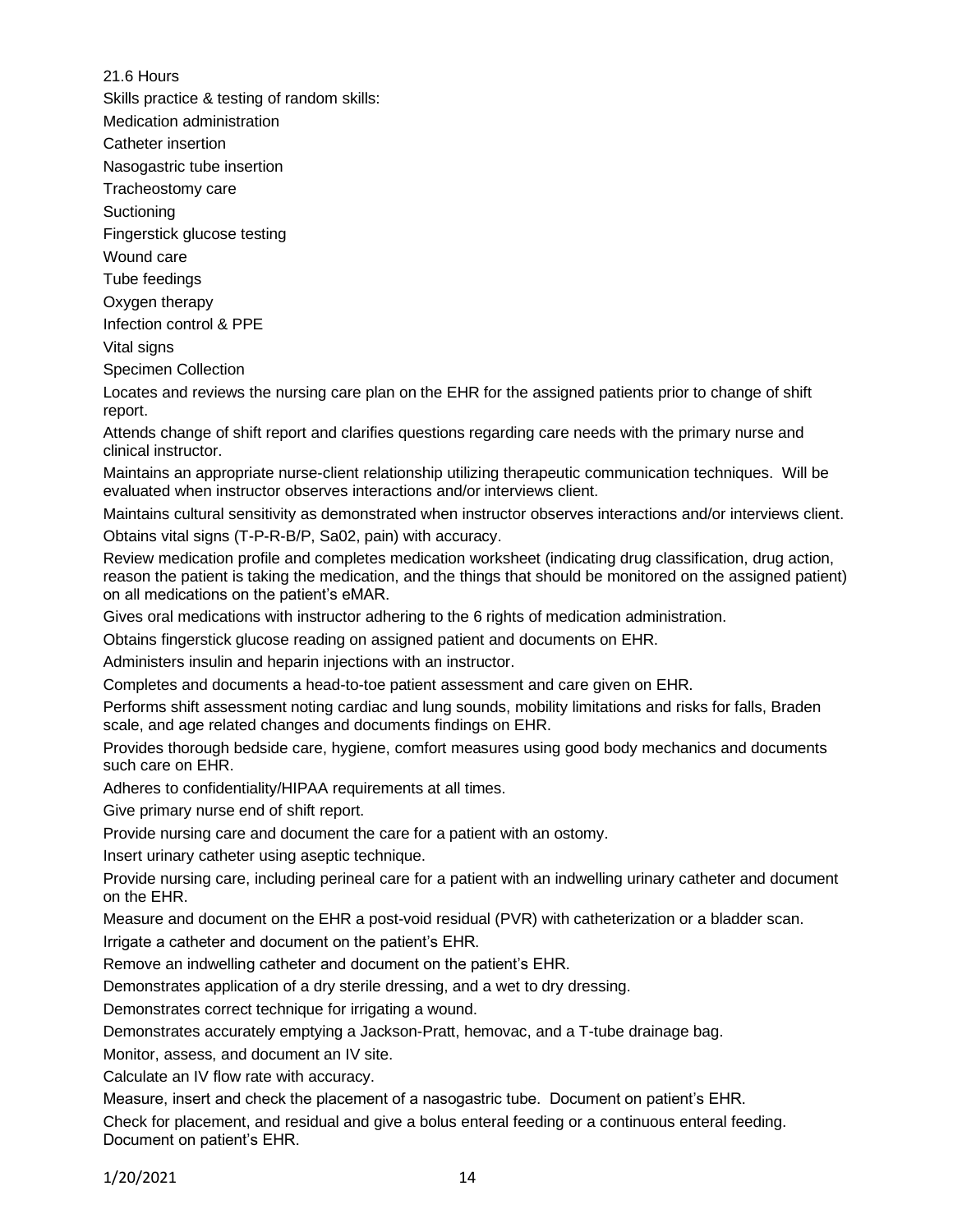Assess and document the patient's pain.

Provide interventions for pain relief and document.

Assess the patient for current use of complementary and alternative therapies.

Obtains, labels and packages stool, urine or sputum specimens.

21.6 Hours

Skills practice & testing of random skills:

Medication administration

Catheter insertion

Nasogastric tube insertion

Tracheostomy care

**Suctioning** 

Fingerstick glucose testing

Wound care

Tube feedings

Oxygen therapy

Infection control & PPE

Vital signs

Specimen Collection

Locates and reviews the nursing care plan on the EHR for the assigned patients prior to change of shift report.

Attends change of shift report and clarifies questions regarding care needs with the primary nurse and clinical instructor.

Maintains an appropriate nurse-client relationship utilizing therapeutic communication techniques. Will be evaluated when instructor observes interactions and/or interviews client.

Maintains cultural sensitivity as demonstrated when instructor observes interactions and/or interviews client.

Obtains vital signs (T-P-R-B/P, Sa02, pain) with accuracy.

Review medication profile and completes medication worksheet (indicating drug classification, drug action, reason the patient is taking the medication, and the things that should be monitored on the assigned patient) on all medications on the patient's eMAR.

Gives oral medications with instructor adhering to the 6 rights of medication administration.

Obtains fingerstick glucose reading on assigned patient and documents on EHR.

Administers insulin and heparin injections with an instructor.

Completes and documents a head-to-toe patient assessment and care given on EHR.

Performs shift assessment noting cardiac and lung sounds, mobility limitations and risks for falls, Braden scale, and age related changes and documents findings on EHR.

Provides thorough bedside care, hygiene, comfort measures using good body mechanics and documents such care on EHR.

Adheres to confidentiality/HIPAA requirements at all times.

Give primary nurse end of shift report.

Provide nursing care and document the care for a patient with an ostomy.

Insert urinary catheter using aseptic technique.

Provide nursing care, including perineal care for a patient with an indwelling urinary catheter and document on the EHR.

Measure and document on the EHR a post-void residual (PVR) with catheterization or a bladder scan.

Irrigate a catheter and document on the patient's EHR.

Remove an indwelling catheter and document on the patient's EHR.

Demonstrates application of a dry sterile dressing, and a wet to dry dressing.

Demonstrates correct technique for irrigating a wound.

Demonstrates accurately emptying a Jackson-Pratt, hemovac, and a T-tube drainage bag.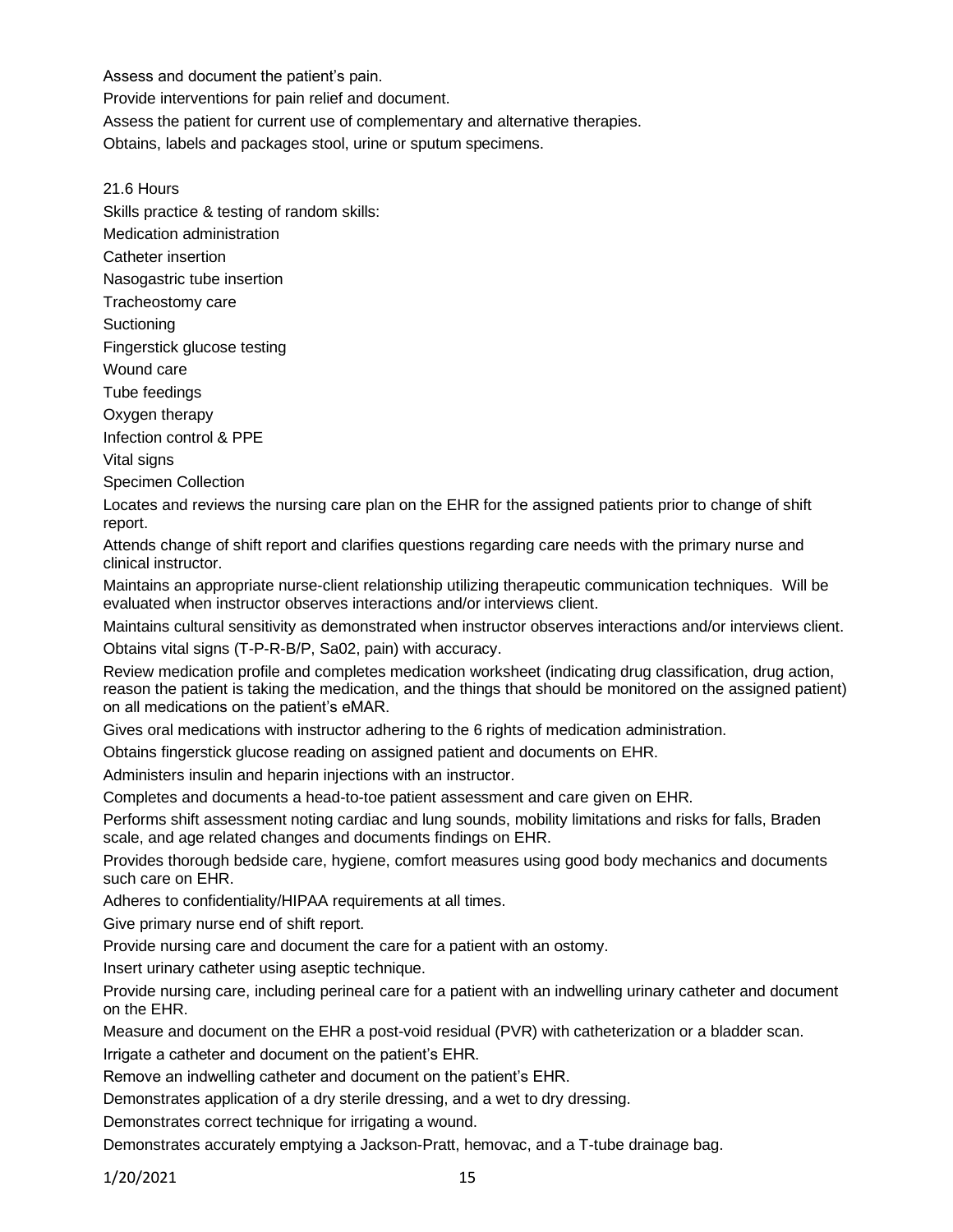Monitor, assess and document an IV site.

Calculate an IV flow rate with accuracy.

Measure, insert and check the placement of a nasogastric tube. Document on patient's EHR.

Check for placement, and residual and give a bolus enteral feeding or a continuous enteral feeding. Document on patient's EHR.

Assess and document the patient's pain.

Provide interventions for pain relief and document.

Assess the patient for current use of complementary and alternative therapies.

Obtains, labels and packages stool, urine, or sputum specimens.

# **METHODS OF INSTRUCTION:**

Lecture, skills lab and hospital clinical.

### **OUT OF CLASS ASSIGNMENTS:**

Required Outside Hours: 234 Assignment Description: Students will be required to do weekly clinical assignments outside of class hours.

### **METHODS OF EVALUATION:**

Writing assignments Percent of total grade: 10.00 % Skill demonstrations Percent of total grade: 10.00 % Objective examinations Percent of total grade: 60.00 % Problem-solving assignments Percent of total grade: 10.00 % Other methods of evaluation Percent of total grade: 10.00 %

### **REPRESENTATIVE TEXTBOOKS:**

Cooper & Gosnell. Foundations and Adult Health Nursing. St. Louis, MO: Elsevier,2020.

Nursing fundamentals and skills lab manual for LVN nursing students. Teaches bedmaking, personal care, vital signs and the basics of patient care, adult medical surgical nursing, pediatric, obstetrics and psychiatric nursing.

ISBN: 9780323484374 Reading Level of Text, Grade: 12 Recommended Representative Textbooks Turner. The Nurse, The Math, The Meds. St. Louis, MO: Elsevier,2020. Math and dosage calculations for nursing students. ISBN: 978-0323479509 Reading Level of Text, Grade: 12 Workman & LaCharity. Understanding Pharmacology: Essentials for Medication Safety. St. Louis, MO: Elsevier,2020. Basic pharmacology text for LVN students. ISBN: 978-1455739769 Reading Level of Text, Grade: 12